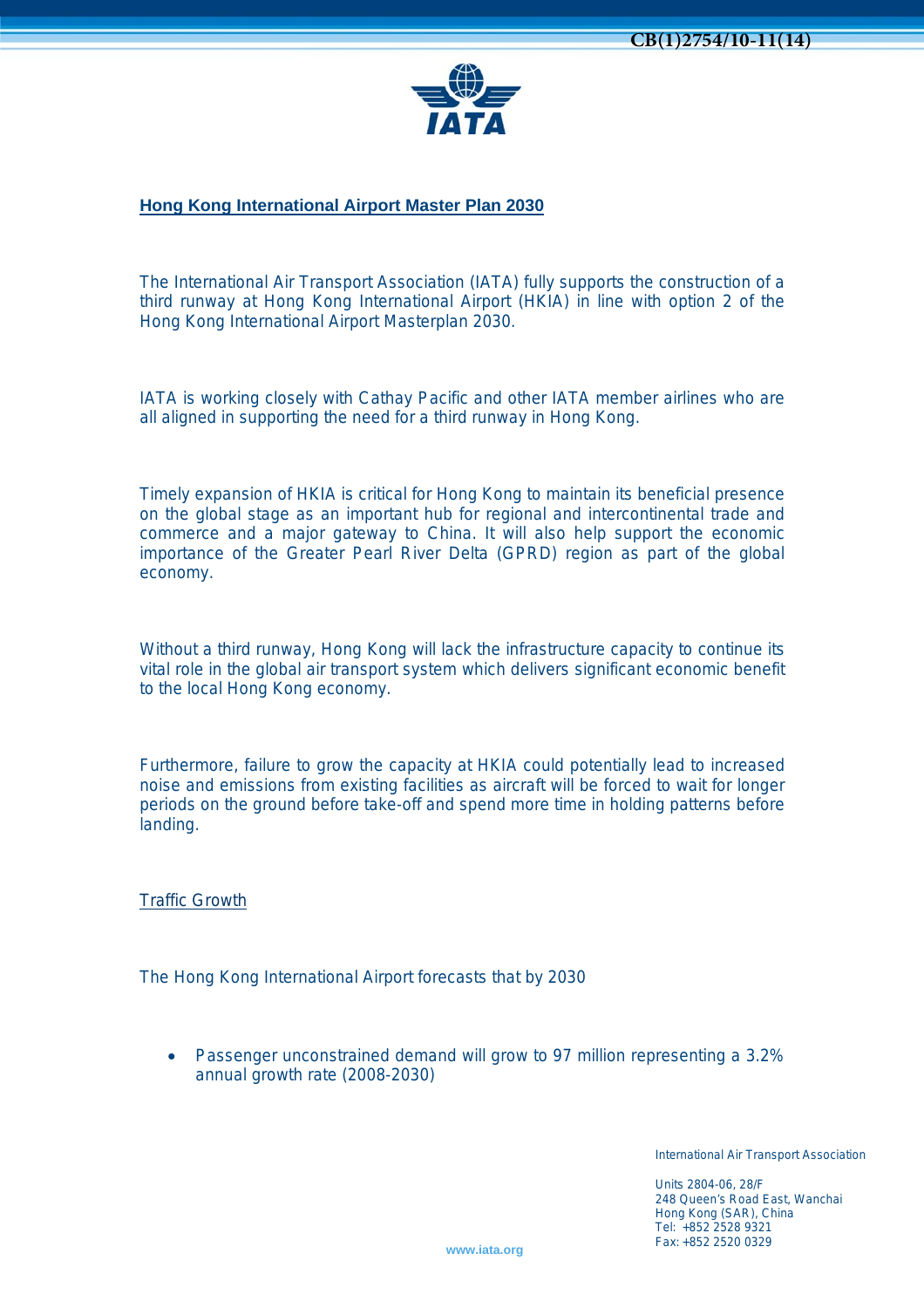

• Cargo unconstrained demand will grow to 8.9 million tonnes representing an annual growth rate of 4.2% (2008-2030)

Without a third runway, HKIA could only handle 74 million passengers and 6 million tons of cargo in 2030. Hong Kong would be wasting the economic opportunity of 23 million passengers and 2.9 million tonnes of cargo.

The forecast released by the Airport Authority is conservative. For example, between 1990 and 2010, passenger traffic grew at 4.8%. Additionally IATA observes that actual traffic bounced back much more strongly than anticipated in 2010 with the year-end traffic exceeding the level forecast for 2012.

Other Greater Pear River Delta Aiports and airports in the Mainland of China are expected to enjoy passenger growth rates between 7.3% and 7.7%. Goldman Sachs' well known assessment of the BRIC economies points to the Chinese economy quadrupling in size in the next 20 year. Trade flows and air travel will expand by much more, as rising incomes allow people in the catchment area of HKIA and elsewhere to increase the frequency of their air travel. Boeing are currently expecting the fleet operated by airlines in the Asia-Pacific region to expand from just over 4,400 aircraft to almost 13,450 aircraft by 2030.

Environmental Impact

Environmental responsibility is a top priority of the air transport industry, alongside safety and security. This includes new infrastructure projects which must deal effectively with both noise and emissions as they respond to the increased demand for sustainable air transport.

**Noise:** Overall noise exposure is projected to remain constant even with the construction of a third runway due to three factors:

The increased use of latest technology aircraft that are at least one-third (10dB) quieter than earlier models.

International Air Transport Association

Units 2804-06, 28/F 248 Queen's Road East, Wanchai Hong Kong (SAR), China Tel: +852 2528 9321 Fax: +852 2520 0329

**www.iata.org**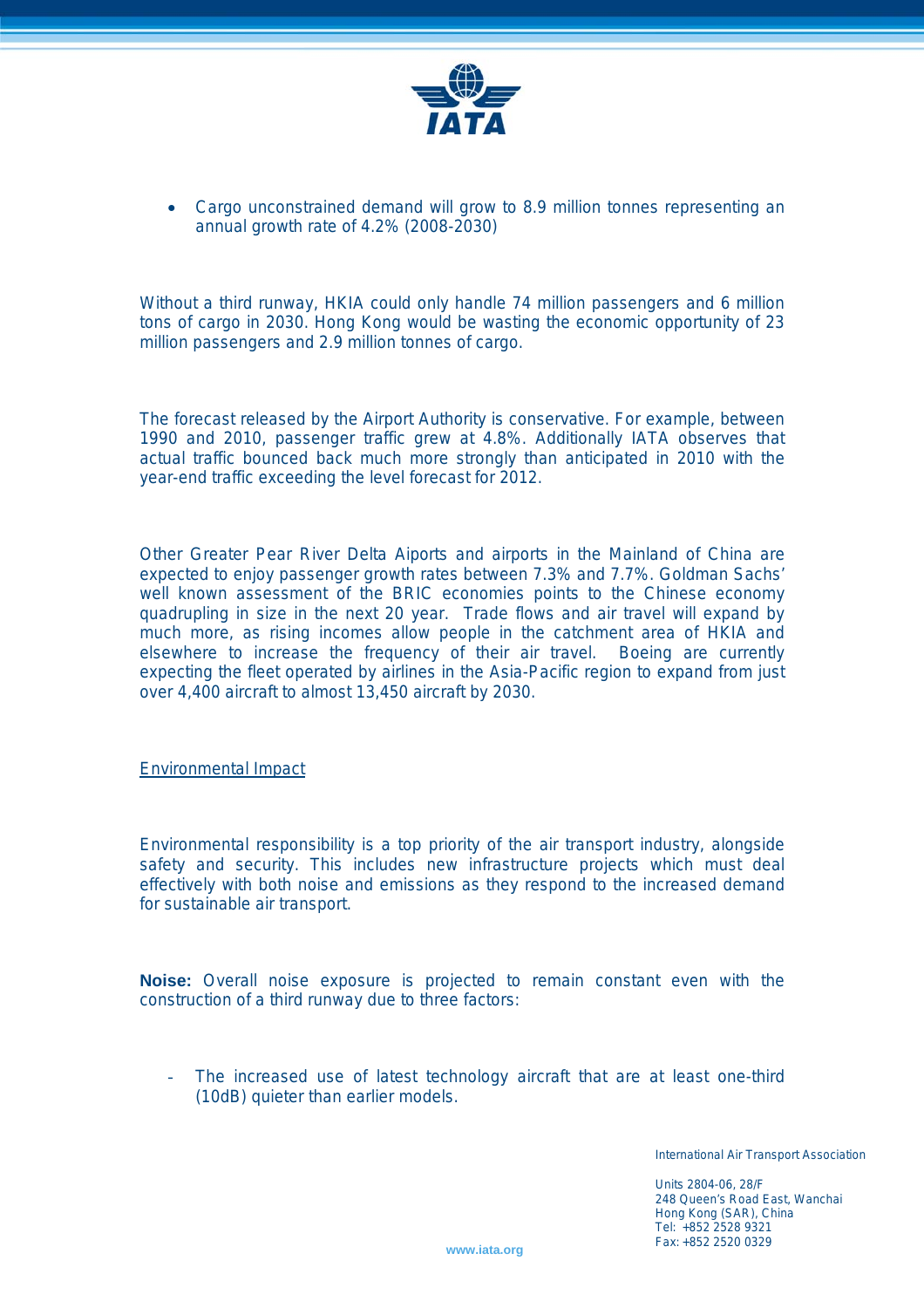

- Modern aircraft are equipped to follow new night flight procedures, minimizing night noise over densely populated areas
- Concentrating nighttime landings on the runways farthest from residential areas through preferential runway use at night

**Emissions:** Aviation continues to make great strides in minimizing CO<sub>2</sub> emissions. According to the UN's Intergovernmental Panel on Climate Change (IPCC), aviation  $CO<sub>2</sub>$  emissions account for some 2% of global man-made  $CO<sub>2</sub>$  emissions. It is well known that  $CO<sub>2</sub>$  acts as a greenhouse gas at global level but it does not affect local air quality. However, other emissions such as nitrogen oxides from cars, ships and also aircraft do have an effect on local air quality. That is why the aviation industry is working closely with ICAO and national authorities to ensure that every new aircraft type produces less nitrogen oxides than its predecessor.

The entire aviation value chain (airlines, airports, air navigation service providers and manufacturers) is united and committed to improving fuel efficiency by 1.5% per year to 2020, capping net emissions from 2020 with carbon-neutral growth, and cutting net emissions in half by 2050 compared to 2005 levels. Alongside the industry targets, governments took a major step forward with a global agreement to manage aviation's international emissions at the International Civil Aviation Organization Assembly last October.

## Maintaining the existing two-runway system

The two-runway system is far from being able to meet the need of Hong Kong to maintain its important role as an international hub connecting the world to Asia and Mainland China. The option 1 scenario of the HKIA Master Plan 2030 is to build upon existing airport infrastructure but can only maximize the practical capacity of 420,000 flight movements per year. However, the traffic demand forecast is 602,000 flight movements in 2030.

The traffic demand forecast at 602,000 flight movements in 2030 is not uncommon. The world's top 10 airports already handle more than 500,000 movements per year – with the busiest, Atlanta – handling nearly 1,000,000 movements. One major difference from HKIA should be noted however, all of them have at least three runways.

International Air Transport Association

Units 2804-06, 28/F 248 Queen's Road East, Wanchai Hong Kong (SAR), China Tel: +852 2528 9321 Fax: +852 2520 0329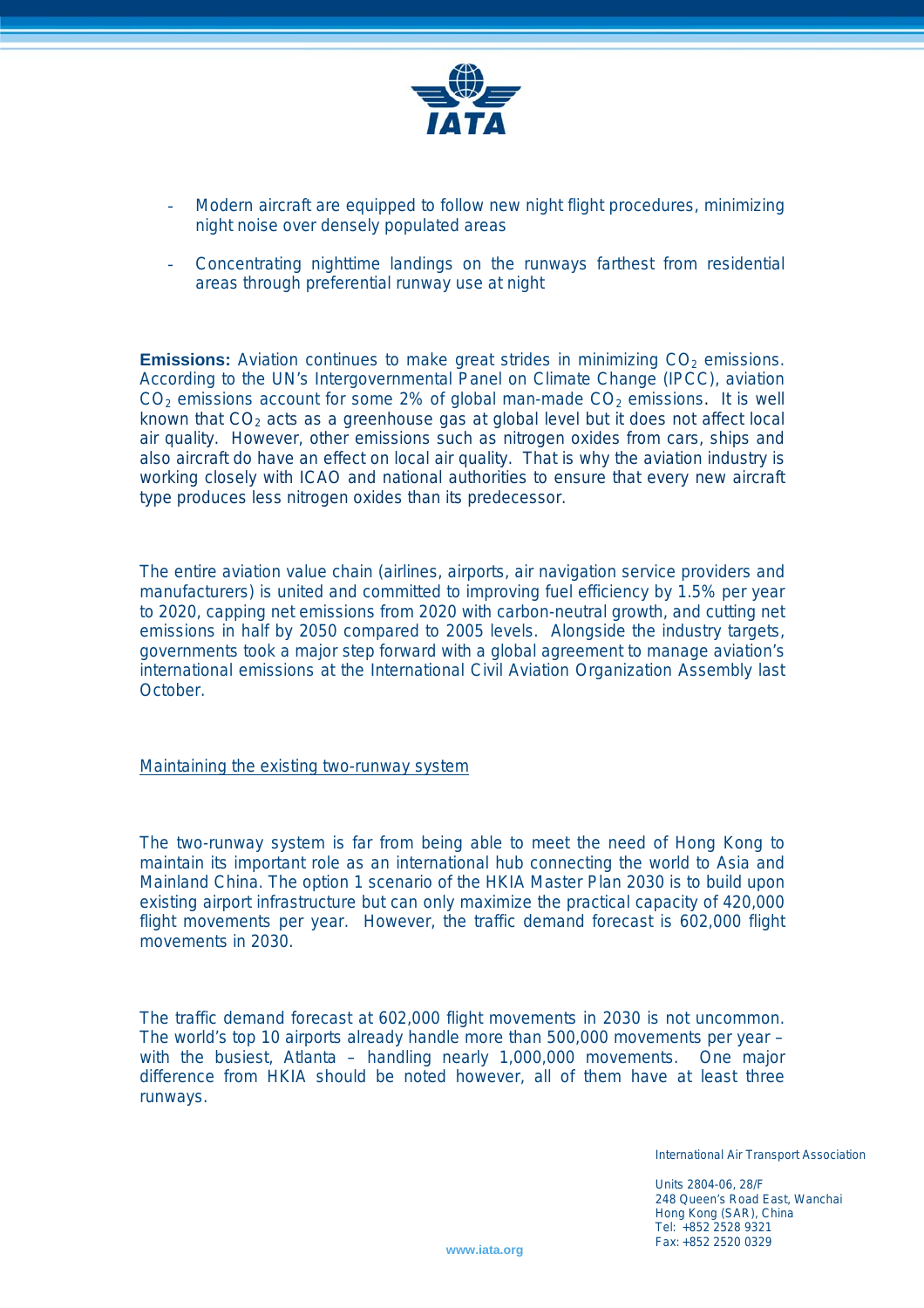

Only a third runway will be able to handle the anticipated 2030 demand, as the threerunway system will reach a capacity of 620,000 flight movements per year. This is a responsible expansion that will be able to sustain the growth in the long term.

## Hong Kong's hub status

Hong Kong outperforms its population size on the world stage because of its connectivity. HKIA is undisputedly a gateway to Mainland China and Asia.

IATA notes that although competing airports in the Greater Pearl River Delta are expanding, the current long-term development plans will still result in capacity shortages at Guangzhou, Shenzen, Macau and Zhuhai airports in excess of 100 million passengers in 2030. This is further evidence of the pressing need for the additional capacity in Hong Kong from the third runway and also of the continuing growth in importance of HKIA as the regional airport hub.

**Conclusion** 

Hong Kong's dynamic and successful economy is built on global connectivity. Its continued success is predicated on aviation having the capacity to continue to grow to serve growing demand while maintaining the highest levels of environmental responsibility. It is also clear that the current runway capacity will not be able to meet Hong Kong's needs in 2030.

Failure to provide adequate capacity will put at risk a major contributor to Hong Kong's economy. The Aviation industry employs 250,000 people and supports 8% of Hong Kong's GDP. There are 3,500 regional offices based in Hong Kong employing 140,000 people who are dependent on efficient air links. The Hong Kong Major growing aviation hubs in Korea, Southeast Asia and China are all eager for this business.

International Air Transport Association

Units 2804-06, 28/F 248 Queen's Road East, Wanchai Hong Kong (SAR), China Tel: +852 2528 9321 Fax: +852 2520 0329